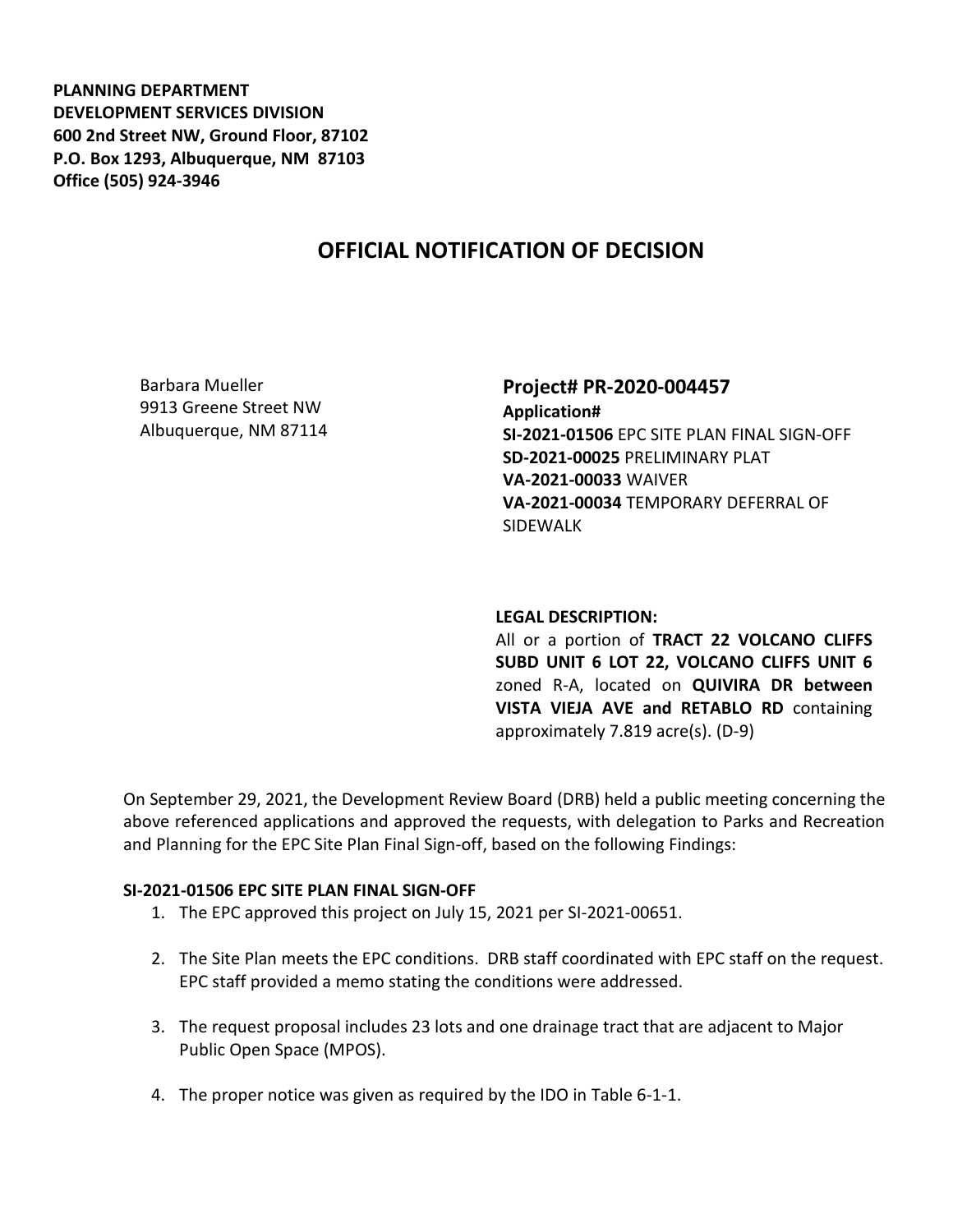Official Notice of Decision Project # PR-2020-004457 Application# SI-2021-01506, SD-2021-00025, VA-2021-00033, VA-2021-00034 Page 2 of 4

- 5. Pursuant to 6-6(H)(3) Review and Decision Criteria An application for a Site Plan EPC shall be approved if it meets all of the following criteria:
	- *a.* 6-6(H)(3)(a) *The Site Plan is consistent with the ABC Comp Plan as amended.*

The Site Plan is consistent with the ABC Comp Plan as amended.

*b.* 6-6(H)(3)(b) *The Site Plan is consistent with any applicable terms and conditions in any previously approved NR-SU or PD zoning covering the property and any related development agreements and/or regulations.* 

The site is zoned R-A, future development must be consistent with the underlying zoning, CPO-13, and VPO-2.

*c.* 6-6(H)(3)(c) *The Site Plan complies with all applicable provisions of this IDO, the DPM, other adopted City regulations, and any terms and conditions specifically applied to development of the property in a prior permit or approval affecting the property.* 

The features and improvements depicted on the Site Plan must meet the 2019 IDO requirements. Due to the adjacency of the site to MPOS, a 45-foot open space buffer and setback encroaches on portions of Lots 1, 12-17, and 23: All landscaping within the 45-foot open space buffer must be approved by the Open Space Superintendent per 5-2(K)(2)(a)(1) of the IDO, and coordination with the Open Space Division of the Parks and Recreation Department is required regarding plant selection and location prior to approval of Building Permits (on the portions of the 23 lots within the open space buffer) at the time of Building Permit submission and review. All walls adjacent to MPOS must comply with 5-7(E)(4) of the IDO.

*d.* 6-6(H)(3)(d) *The City's existing infrastructure and public improvements, including but not limited to its street, trail, drainage, and sidewalk systems, have adequate capacity to serve the proposed development, and any burdens on those systems have been mitigated to the extent practicable.* 

The site has access to a full range of urban services including utilities, roads and emergency services. A Traffic Impact Study was not required and the site has an approved grading and drainage plan.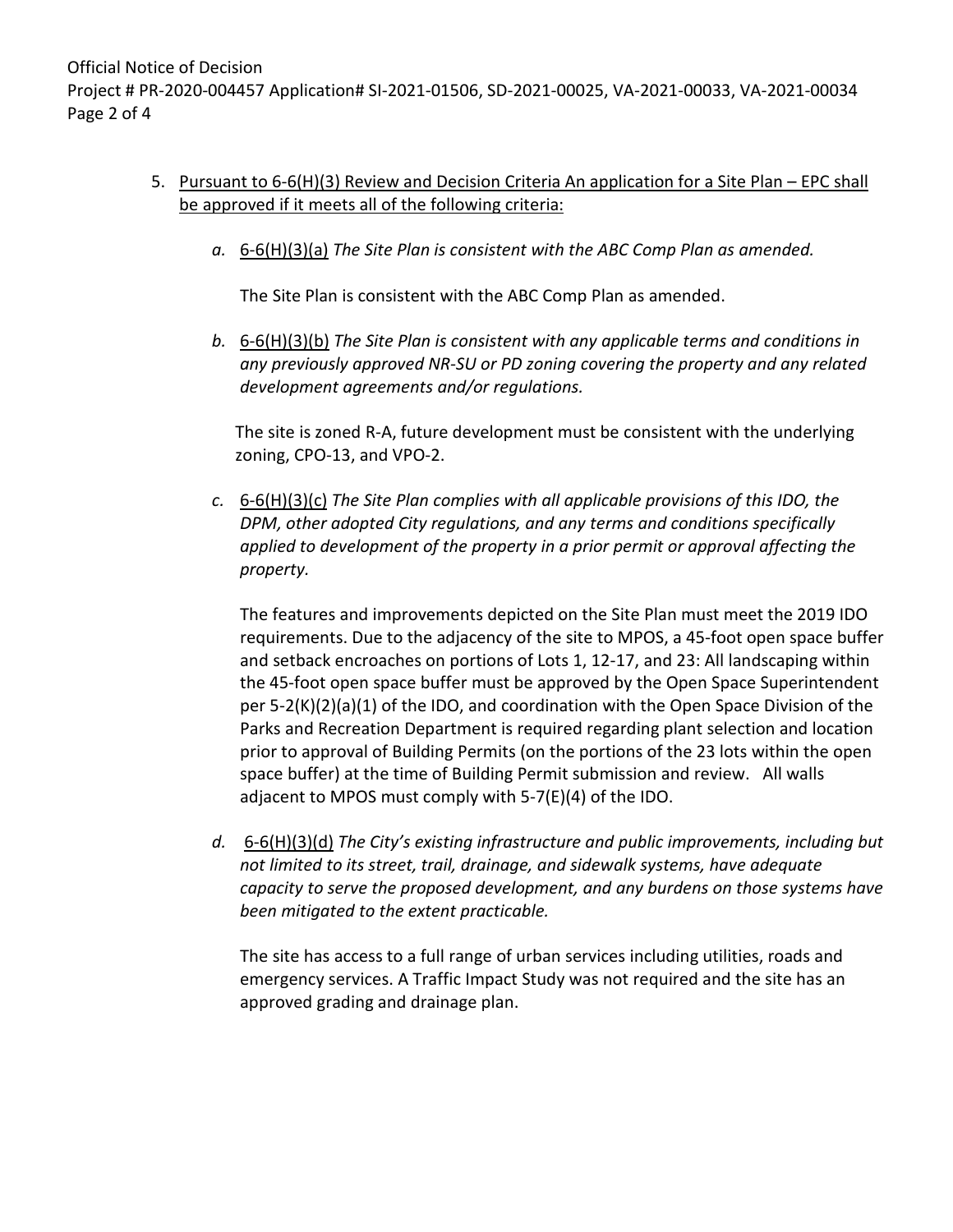Official Notice of Decision

Project # PR-2020-004457 Application# SI-2021-01506, SD-2021-00025, VA-2021-00033, VA-2021-00034 Page 3 of 4

# *e.* 6-6(H)(3)(e) *The application mitigates any significant adverse impacts on the surrounding area to the maximum extent possible.*

Landscaping per the Site Plan and the recommendation of the Open Space Division of the Parks and Recreation Department will be provided around the periphery of the drainage tract as well as on the individual lots at the time of Building Permit respectively. Additionally, a wall will be provided around the periphery of the proposed development.

### **Conditions:**

- 1. Final sign-off is delegated to Parks and Recreation to clarify the note regarding the 45 foot setback at the northeast corner of the site that the area can include no structures except for view fencing.
- 2. Final sign-off is delegated to Planning to verify the correct IDO date on the Site Plan, for Code Enforcement to be added to the signature block, and for the project and application numbers to be indicated on the Site Plan.
- 3. The applicant will obtain final sign off from Parks and Recreation and Planning by November 29, 2021 or the case may be scheduled for the next DRB hearing and could be denied per the DRB Rules of Procedure.

### **SD-2021-00025 PRELIMINARY PLAT**

- 1. This Preliminary Plat subdivides Tract 22 of Volcano Cliffs Unit 6, 7.819 acres in size, into 23 lots and one tract (the tract being a public drainage easement), dedicates 0.1626 acres of right-of-way, and grants a 7-foot private drainage easement.
- 2. The property is zoned R-A, future development must be consistent with the underlying zoning, CPO-13, and VPO-2.
- 3. An Infrastructure List was approved with the Plat. A recorded Infrastructure Improvements Agreement (IIA) is needed prior to the Final Plat.
- 4. Within 1 year after DRB approval of the Preliminary Plat, the applicant shall submit a Final Plat that meets all standards and requirements in the DPM.
- 5. The pro rata shall be paid prior to the approval of the Final Plat per ABCWUA.
- 6. The applicant provided the required notice as outlined in the IDO Table 6-1-1.

# **VA-2021-00033 WAIVER**

- 1. The applicant proposes a waiver to the IDO/DPM standard(s) from the requirements for providing a Fire Marshal-approved turn-around at the intersection of Retablo Road and Quivira Drive.
- 2. The request is justified per 14-16-6-6(P)(3)(a)3. of the IDO. There is a city property consisting of open space to the east of the intersection of Retablo Road and Quivira Drive, and reducing the amount of pavement required at the intersection will reduce the amount of runoff flow into the open space to the east of the intersection.
- 3. The applicant provided the required notice as outlined in the IDO Table 6-1-1.